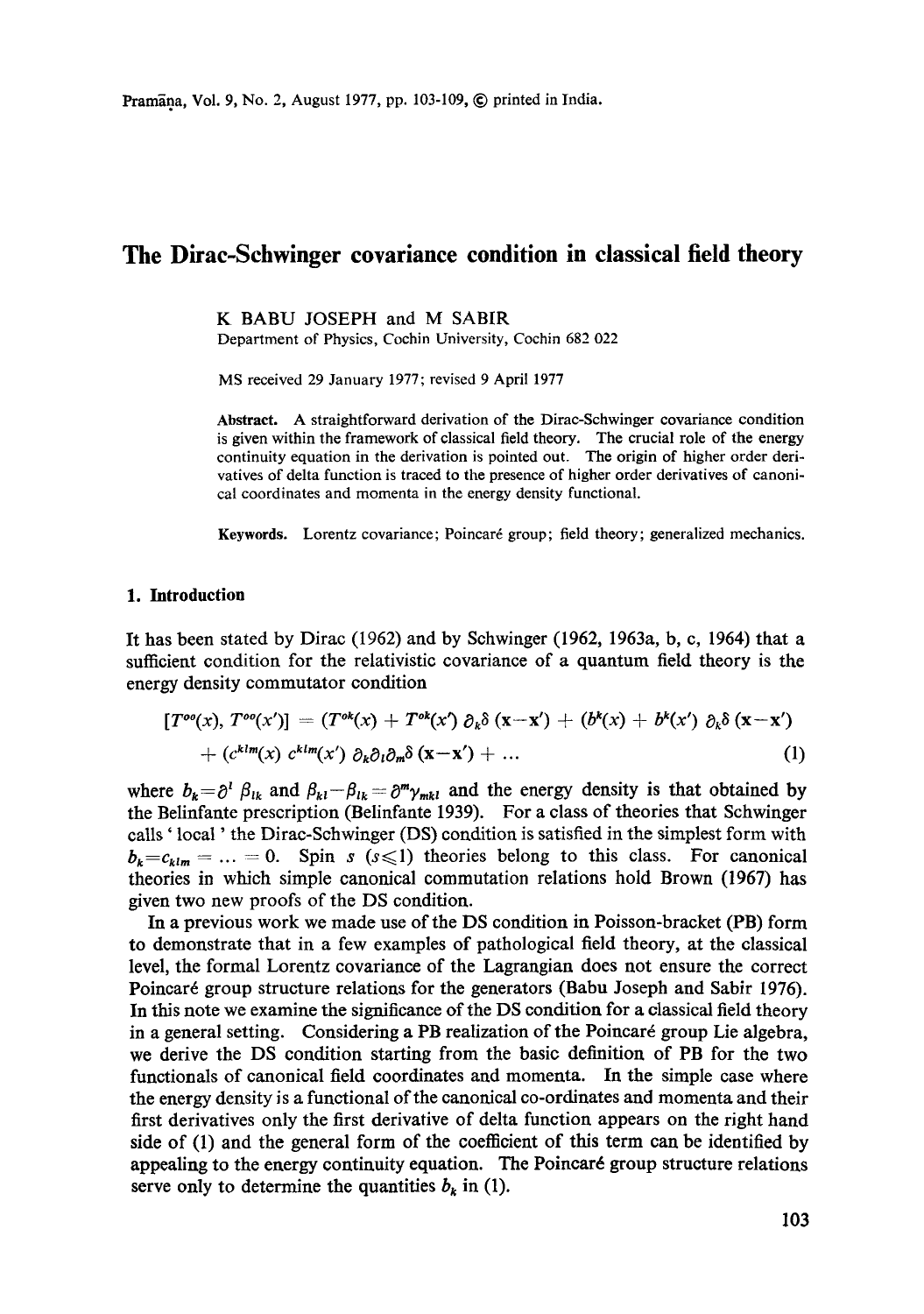# *104 K Babu Joseph and M Sabir*

**The** present investigation reveals that at the classical level the absence of higher derivatives of delta function on the r.h.s, of (1) is not in any way directly related to the spin of the field and that such terms inevitably appear when the energy density is a functional of higher derivatives of fields and momenta. A derivation of the DS condition in the case of a generalized mechanics with higher derivatives of canonical coordinates and momenta is sketched.

# **2. DS condition for simple systems**

For a simple system described by a set of independent dynamical variables  $\psi_{\alpha}$ ,  $\pi_{\alpha}$  $(a=1... N)$  we assume that the energy density derived from a symmetric energymomentum tensor, is a functional only of  $\psi_{\alpha}$ ,  $\pi_{\alpha}$  and their first derivatives. The PB of the energy densities at two distinct points at equal times is

$$
\left\{T^{oo}(x), T^{oo}(x')\right\} = \sum_{\alpha} \int d^3y \left( \frac{\delta T^{oo}(x)}{\delta \psi_{a}(y)} \frac{\delta T^{oo}(x')}{\delta \pi_{a}(y)} - \frac{\delta T^{oo}(x)}{\delta \pi_{a}(y)} \frac{\delta T^{oo}(x')}{\delta \psi_{a}(y)} \right) \tag{2}
$$

On evaluation of the functional derivatives we obtain this in the form

$$
\left\{T^{oo}(x), T^{oo}(x')\right\} = \sum_{\alpha} \left[ \left( \frac{\partial T^{oo}(x)}{\partial \pi_{a}(x)} \frac{\partial T^{oo}(x')}{\partial \partial'_{k} \psi_{a}(x')} - \frac{\partial T^{oo}(x)}{\partial \psi_{a}(x)} \frac{\partial T^{oo}(x')}{\partial \partial'_{k} \pi_{a}(x')} \right. \\ \left. + \frac{\partial T^{oo}(x')}{\partial \pi_{a}(x)} \frac{\partial T^{oo}(x)}{\partial \partial_{k} \psi_{a}(x)} - \frac{\partial T^{oo}(x')}{\partial \psi_{a}(x')} \frac{\partial T^{oo}(x)}{\partial \partial_{k} \pi_{a}(x)} \right] \partial_{k} \delta(x-x') \\ \left. + \left( \frac{\partial T^{oo}(x)}{\partial \partial_{k} \pi_{a}(x)} \frac{\partial T^{oo}(x')}{\partial \partial'_{l} \psi_{a}(x')} - \frac{\partial T^{oo}(x)}{\partial \partial_{k} \psi_{a}(x)} \frac{\partial T^{oo}(x')}{\partial \partial'_{l} \pi_{a}(x)} \right) \partial_{k} \partial_{l} \delta(x-x') \right]. \tag{3}
$$

Making use of the Schwinger ideniity (Schwinger 1964)

$$
(f(x) g(x') + f(x') g(x)) \partial_k \delta(x-x') = (f(x) g(x) + f(x') g(x')) \partial_k \delta(x-x')
$$
 (4)

and an easily verified analogous identity involving the second derivatives of the delta function

$$
(f_k(x) g_l(x') - g_k(x) f_l(x')) \partial^k \partial^l \delta (x-x') = - (\partial^k f_k(x) \cdot g_l(x) - \partial^k g_k(x') \cdot f_l(x) + \partial^{k'} f_k(x') \cdot g_l(x') - \partial^{k'} g_k(x') \cdot f_l(x')) \partial^l \delta (x-x')
$$
(5)

the expression on the r.h.s, of (3) simplifies to

$$
\{T^{oo}(x), T^{oo}(x')\} = (f^{ok}(x) + f^{ok}(x')) \partial_k \delta(x-x')
$$

**where** 

$$
f^{ok} = \sum_{a} \left( \frac{\partial T^{oo}}{\partial \pi_a} \frac{\partial T^{oo}}{\partial \partial_k \psi_a} - \frac{\partial T^{oo}}{\partial \psi_a} \frac{\partial T^{oo}}{\partial \partial_k \pi_a} + \frac{\partial T^{oo}}{\partial \partial_k \pi_a} \partial_l \frac{\partial T^{oo}}{\partial \partial_l \psi_a} - \frac{\partial T^{oo}}{\partial \partial_k \psi_a} \partial_l \frac{\partial T^{oo}}{\partial \partial_l \pi_a} \right)
$$
(7)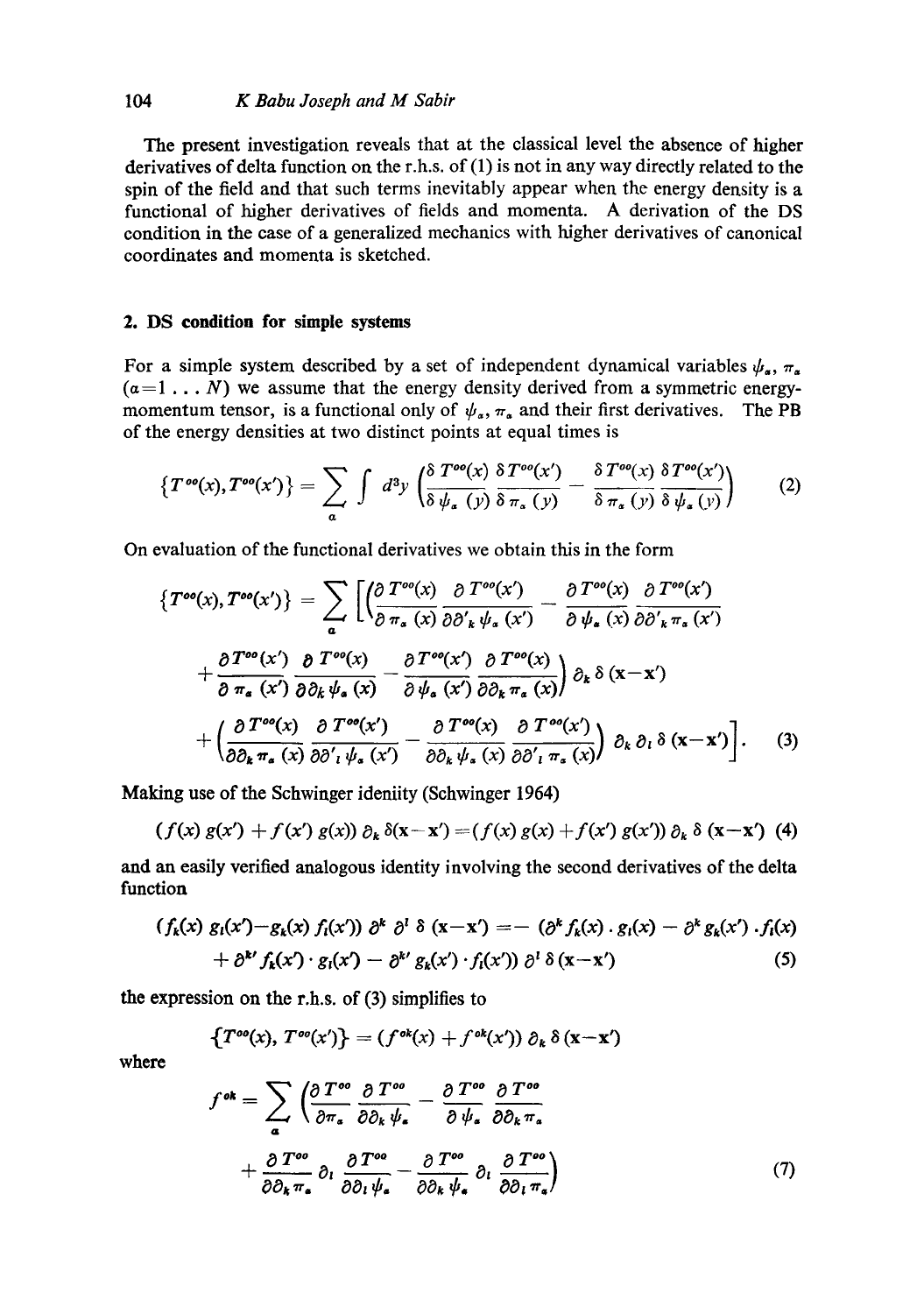Integration of  $(7)$  over x' yields

$$
\{T^{oo}(x), P^o\} = \partial_k f^{ob}(x) \tag{8}
$$

where  $P^{\circ} = \int T^{\circ \circ}(x) d^3x$  is the total energy.

If we assume that the field system has space-time translational invaxiance, the equation for  $T^{\infty}(x)$  can be cast into the form

$$
d_o T^{oo}(x) + \partial_k f^{ok} = 0 \tag{9}
$$

where  $d_0$  represents the total time derivative. From  $(9)$  we can infer that

$$
f^{ok} = T^{ok} + b^k \tag{10}
$$

with  $\partial^k b_k = 0$ .

Hence we write the energy density PB in the form

$$
\left\{T^{oo}(x),\ T^{oo}(x')\right\} = \left(T^{ok}(x) + T^{ok}(x')\ \partial_k\ \delta\left(\mathbf{x} - \mathbf{x}'\right) + \left(b^k(x) + b^k(x')\,\partial_k\ \delta(\mathbf{x} - \mathbf{x}')\right)\right.\tag{11}
$$

Up to this point we have not used the concept of relativistic covariance in any manifest way. According to Schwinger only the two following PB's

$$
\{J^o_k, P^o\} = -P_k \tag{12a}
$$

$$
\{J^o_k, J^o_l\} = J_{kl} \tag{12b}
$$

pertain to the Lorentz invariance of the theory, the rest of the Poincar6 group structure relations following from three dimensional invariance and the vector property of the three boost-generators  $J^{\circ k}$ . The generators in (12) may be expressed in terms of the energy-momentum tensor as follows:

$$
P_k = \int d^3x \, T^o{}_k(x)
$$
  
\n
$$
J^o{}_k = x^o P_k - \int d^3x \, x_k \, T^{oo}(x)
$$
  
\n
$$
J_{kl} = \int d^3x \, (x_k T^o{}_l(x) - x_l T^o{}_k(x)).
$$
\n(13)

Relation (12a) is already allowed by the general form of (7) and in order that (12b) be satisfied  $b_k$  must obey the condition

$$
\int d^3x(x_k b_l(x)-x_l b_k(x))=0.
$$

In order that this volume integral vanishes, the integral must be of the form of a divergence i.e.

$$
x_k b_l - x_l b_k = \partial^m a_{klm}.\tag{15}
$$

From (15) we deduce, with the aid of the fact that  $b<sub>k</sub>$  is divergenceless, that  $b<sub>k</sub>$  must itself be a divergence

$$
b_k = \partial^l \beta_{lk} \tag{16}
$$

where  $\beta_{ik} = x_i b_k + \partial^m a_{klm}$ .

It also follows that the antisymmetric part of  $\beta_{kl}$  is a divergence.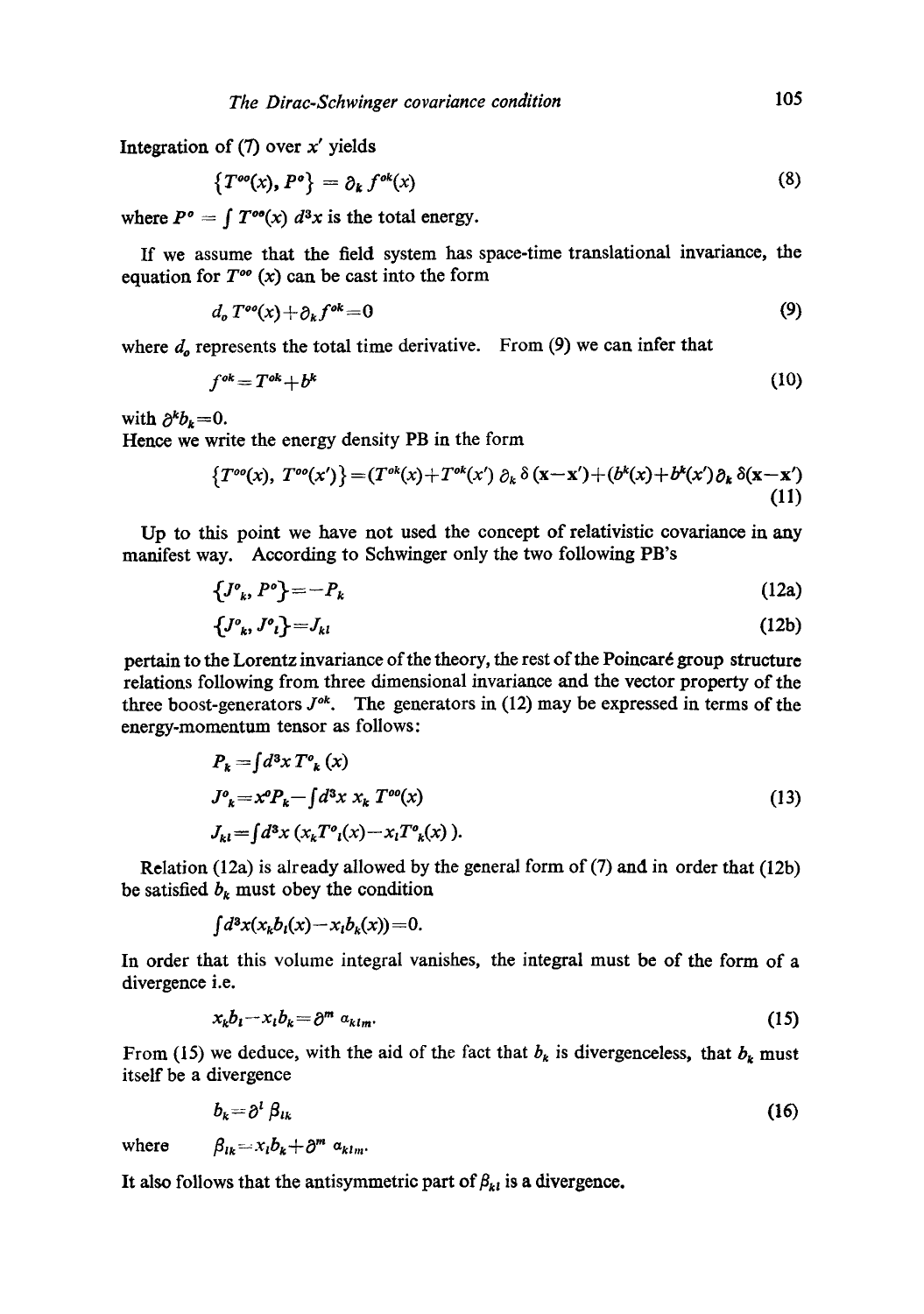#### **3. DS condition for non-conservative systems**

We now consider the case when the Lagrangian of the system has an explicit spacetime dependence. Equation (9) is in this instance replaced by

$$
d_o T^{oo} + \partial_k f^{ok}(x) = \partial_o T^{oo}(x) \tag{17}
$$

where we have made a slight change of notation in that  $\partial_{\theta}$  now denotes explicit differentiation with respect to time whereas  $\partial_k$  has still the usual meaning. Energymomentum conservation does not hold in this case and we have

$$
d_o T^{oo} + \partial_k T^{ok} = \partial_o \mathscr{L}.
$$
 (18)

From (17) and (18) we conclude that  $f^{ok}$  must be of the form

$$
f^{ok} = T^{ok} + b^k
$$

with 
$$
\partial^k b_k = \partial_o(T^{oo} - \mathscr{L})
$$
 (19)

since  $b_k$  is not divergenceless the structure relation (12a) is satisfied only if

$$
\int d^3x \, b_k(x) = 0 \tag{20}
$$

and this implies  $b_k = \partial^l \beta_{kl}$  where  $\beta_{kl}$  is arbitrary. The relation (12b) imposes on  $\beta_{kl}$ the restriction

$$
\beta_{kl} - \beta_{lk} = \partial^m \gamma_{mkl}.
$$
 (21)

Thus the conditions that  $b_k$  has to satisfy are, in the present case, same as those for  $b_k$  in (1).

## **4. DS condition in higher derivative field theories**

A Hamiltonian formulation of a generalized mechanics with higher order derivatives of field variables has been considered by Coelho de Souza and Rodrigues (1969). They have shown that the PB of two functionals  $A$  and  $B$  is to be defined as

$$
\{A,B\} = \sum_{\alpha=1}^N \sum_{m=0}^{S-1} \int d^3x \left( \frac{\triangle A}{\triangle \psi_{\alpha}^{(\mathfrak{m})}} \frac{\triangle B}{\triangle \pi_{\alpha/m+1}} - \frac{\triangle A}{\triangle \pi_{\alpha/m+1}} \frac{\triangle B}{\triangle \psi_{\alpha}^{(\mathfrak{m})}} \right) (22)
$$

 $d^m$ where  $\psi_a^{(m)} = \frac{1}{m} \psi_a$  and  $\pi_{a/m+1}$  is the momentum conjugate to  $\psi_a^{(m)}$ ; s is the order of the highest derivative considered. If  $F = \int \mathcal{F} d^3x$ , then by definition,

$$
\frac{\Delta F}{\Delta \psi_*} = \frac{\partial \mathcal{F}}{\partial \psi_*} - \partial_{t_1} \frac{\partial \mathcal{F}}{\partial \partial_{t_1} \psi_*} + \ldots + (-1)^s \partial_{t_1} \ldots \partial_{t_s} \frac{\partial \mathcal{F}}{\partial \partial_{t_1} \ldots \partial_{t_s} \psi_*}
$$
(23)

Using the definition (22) to evaluate the PB  $\{T^{\circ\circ}(x), T^{\circ\circ}(x')\}$  where  $T^{\circ\circ}$  is a functional of  $\psi_{\star}^{(m)}$ ,  $\pi_{\star/m+1}$  and their derivatives up to order s we arrive at the general result

$$
\begin{aligned}\n\left\{T^{oo}(x),\,T^{oo}(x'),\right\} &= (a_k\,(x) + a_k\,(x')\,\partial^k\delta\,(\mathbf{x}-\mathbf{x}')\\
&\quad + (c_{klm}\,(x) + c_{klm}\,(x'))\,\partial^k\partial^l\partial^m(\mathbf{x}-\mathbf{x}') + \dots\n\end{aligned}\n\tag{24}
$$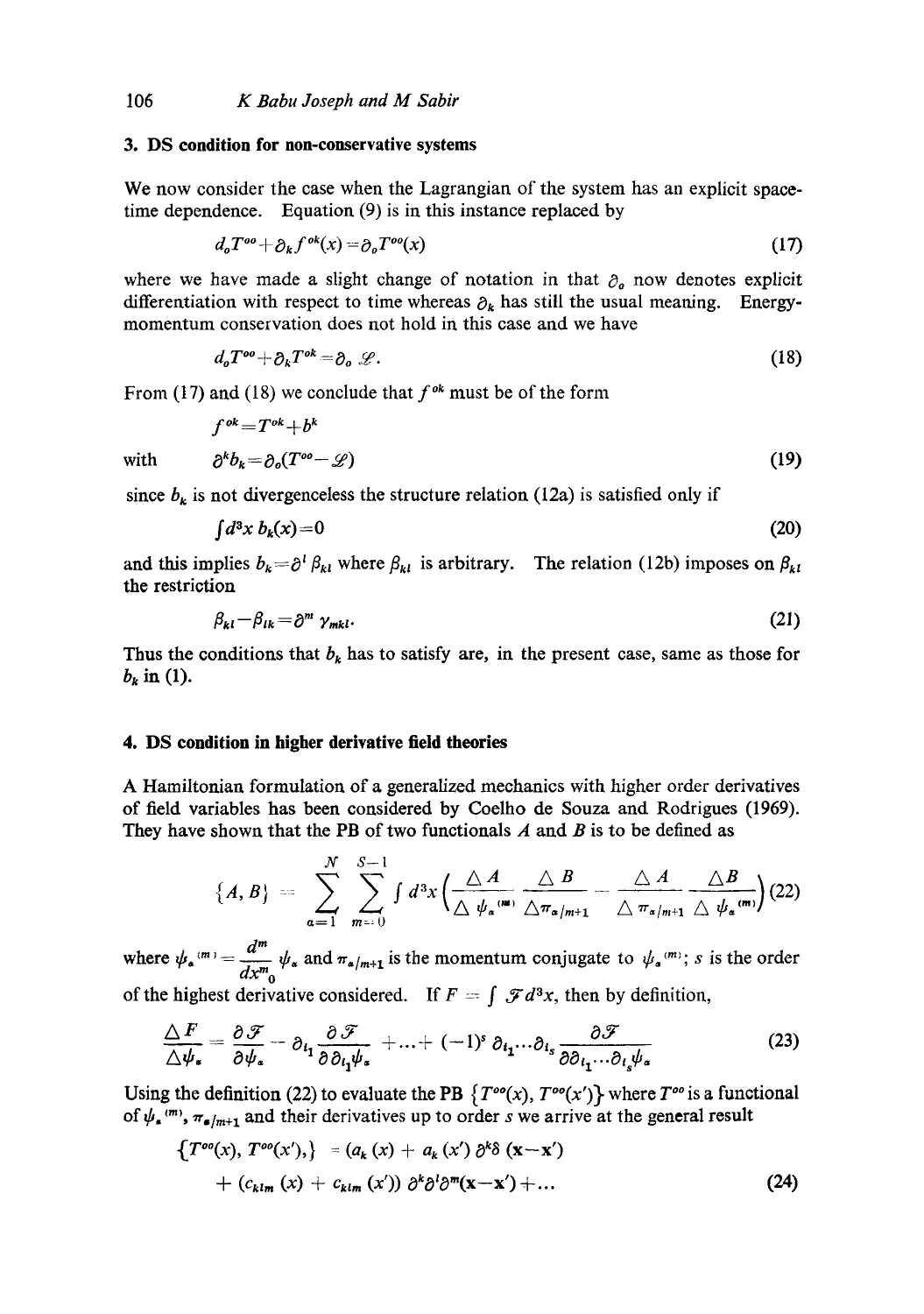The coefficients  $a_k$ ,  $c_{klm}$ ... appearing in (24) may be evaluated directly in any particular case. When the highest order of derivatives in *T °o* is the second, we obtain

$$
a^{k} = \sum_{m=0}^{1} \sum_{\alpha} \left[ \left( \frac{\partial T^{\circ \sigma}}{\partial \pi_{\alpha/m+1}} \frac{\partial T^{\circ \sigma}}{\partial \partial_{k} \psi_{\alpha}} - \frac{\partial T^{\circ \sigma}}{\partial \psi_{\alpha}} \frac{\partial T^{\circ \sigma}}{\partial \partial_{k} \pi_{\alpha/m+1}} + \right. \\
\frac{\partial T^{\circ \sigma}}{\partial \partial_{k} \pi_{\alpha/m+1}} \partial_{l} \frac{\partial T^{\circ \sigma}}{\partial \partial_{l} \psi_{\alpha}} - \frac{\partial T^{\circ \sigma}}{\partial \partial_{k} \psi_{\alpha}} \partial_{l} \frac{\partial T^{\circ \sigma}}{\partial \partial_{l} \pi_{\alpha/m+1}} - \left( \partial_{j} \frac{\partial T^{\circ \sigma}}{\partial \partial_{k} \psi_{\alpha}} \frac{\partial T^{\circ \sigma}}{\partial \partial_{l} \partial_{j} \pi_{\alpha/m+1}} + \partial_{j} \frac{\partial T^{\circ \sigma}}{\partial \partial_{j} \psi_{\alpha}} \right] + \partial_{j} \frac{\partial T^{\circ \sigma}}{\partial \partial_{l} \psi_{\alpha}} \partial_{l} \frac{\partial T^{\circ \sigma}}{\partial \partial_{l} \partial_{k} \pi_{\alpha/m+1}} + \partial_{j} \frac{\partial T^{\circ \sigma}}{\partial \partial_{l} \psi_{\alpha}} \partial_{l} \frac{\partial T^{\circ \sigma}}{\partial \partial_{j} \partial_{k} \pi_{\alpha/m+1}} + \left( \partial_{j} \frac{\partial T^{\circ \sigma}}{\partial \partial_{k} \pi_{\alpha/m+1}} \right) + \left( \partial_{j} \frac{\partial T^{\circ \sigma}}{\partial \partial_{k} \pi_{\alpha/m+1}} \right) + \partial_{l} \frac{\partial T^{\circ \sigma}}{\partial \partial_{l} \partial_{k} \psi_{\alpha}} \partial_{l} \frac{\partial T^{\circ \sigma}}{\partial \partial_{k} \pi_{\alpha/m+1}} + \partial_{j} \frac{\partial T^{\circ \sigma}}{\partial \partial_{l} \partial_{k} \psi_{\alpha}} \partial_{l} \frac{\partial T^{\circ \sigma}}{\partial \partial_{l} \pi_{\alpha/m+1}} + \partial_{l} \frac{\partial T^{\circ \sigma}}{\partial \partial_{l} \partial_{k} \psi_{\alpha}} \partial_{l} \frac{\partial T^{\circ \sigma}}{\partial \partial_{l} \partial_{k} \psi_{\alpha}} \partial_{l} \frac{\
$$

$$
c^{ijk} = \sum_{m=0}^{\infty} \sum_{a} \left( \frac{\partial T^{oo}}{\partial \partial_i \psi_a^{(m)}} \frac{\partial T^{oo}}{\partial \partial_j \partial_k \pi_{a/m+1}} - \frac{\partial T^{oo}}{\partial \partial_i \pi_{a/m+1}} \frac{\partial T^{oo}}{\partial \partial_j \partial_k \psi_a^{(m)}} \right)
$$
(26)

Here we have made use of the identity

$$
(f_i(x)g_{jk}(x') + g_{jk}(x)f_i(x')\partial^i\partial^j\partial^k\delta(x-x')
$$
  
=  $(f_i(x)g_{jk}(x) + f_i(x')g_{jk}(x'))\partial^i\partial^j\partial^k\delta(x-x')$   
 $-(\partial^j f_i(x)\partial^k g_{jk}(x) + \partial^j f_j(x)\partial^k g_{ik}(x) + \partial^j f_k(x)\partial^k g_{ij}(x)$   
+  $\partial_j' f_i(x')\partial^{k'} g_{jk}(x') + \partial_j' f_j(x') \cdot \partial^{k'} g_{ik}(x') + \partial_j' f_k(x')\partial^{k'} g_{ij}(x'))$   
 $\times \partial^i \delta(x-x').$  (27)

When still higher derivatives are involved,  $a_k$ ,  $c_{klm}$ ... will have additional contributions from these higher derivatives and they may be evaluated using identities similar to (27) for terms with higher derivatives of delta function.

Integrating  $(24)$  over x' we have

$$
\{T^{oo}(x), P^o\} = \partial^k a_k + \partial^k \partial^l \partial^m c_{klm} + \dots \tag{28}
$$

Because of the assumed energy-momentum conservation for the system this becomes

$$
\partial_o T^{oo} + \partial^k a_k + \partial^k \partial^l \partial^m c_{klm} + \dots = 0 \tag{29}
$$

from which it may be inferred that

 $a_k + \partial^l \partial^m c_{klm} + \ldots = T_k^o + b_k$  (30)

where  $\partial^k b_k = 0$ .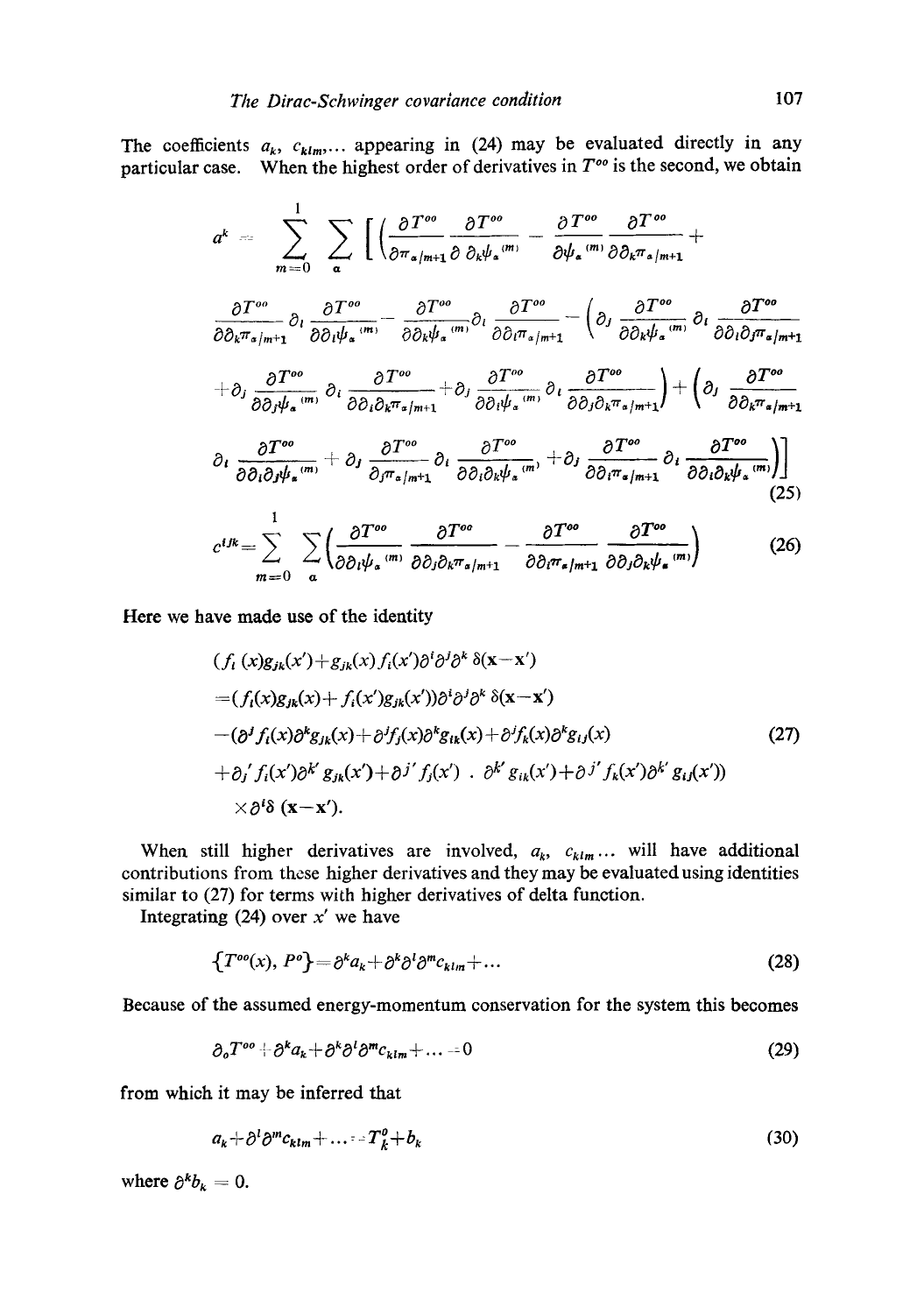Hence the energy density PB assumes the form

$$
\begin{aligned} \{T^{oo}(x),\,T^{oo}(x')\} &= (T^{ok}(x) + T^{ok}(x')\,\partial_k\delta\left(\mathbf{x} - \mathbf{x}'\right) \\ &\quad + (B^k(x) + B^k(x')\partial_k\delta(\mathbf{x} - \mathbf{x}') + (c^{klm}(x) + c^{klm}(x') \times \partial_k\partial_l\partial_m\delta(\mathbf{x} - \mathbf{x}') + \dots \end{aligned} \tag{31}
$$

wbere

$$
B_{k} = b_{k} - \partial^{l} \partial^{m} c_{k l m} - \dots \tag{32}
$$

A look at the group structure relations (12a, b) now reveals that while (12a) is allowed by the form of the PB (32), (12b) will be satisfied only if  $B_k$  is restricted by the condition

$$
\int (x_k B_l(x) - x_l B_k(x))d^3x = 0 \tag{33}
$$

in consequence of which

$$
\int (x_k b_i(x) - x_i b_k(x))d^3x = 0 \tag{34}
$$

and this implies as we have seen in section 2 that  $b_k = \partial_i \beta^l k$  and the antisymmetric part of  $\beta_{kl}$  is again a divergence.

## **5. Concluding remarks**

We have presented a derivation of the DS covariance condition within the framework of classical field theory. The general form of the condition is determined by the energy continuity equation. For simple cases this takes on a form involving the first derivatives of delta function while the presence of higher derivatives in the energy-density invites the appearance of higher derivatives of delta function. This makes clear the fact that for these higher order terms to appear it is not necessary that a higher spin  $(s \ge 1)$  be associated with the field system. On the other hand the appearance of higher derivatives of delta function must be taken to mean that the energy density functional in such theories contain higher derivatives of canonical co-ordinates and momenta.

While it is the translational invariance of the theory that determines the general form of the DS *condition,* Lorentz covariance of the theory finds expression through the restrictions imposed on the coefficients  $b_k$ . Here we may note a point of difference between the classical DS condition and the quantum version. In the classical case both for simple systems and higher derivative systems the coefficient  $b_k$  is divergenceless whereas there is no such restriction in the quantum case. However, when the energy density has an explicit space-time dependence  $b_k$  obeys the same conditions as in the quantum case. Despite these differences which may not be too significant, the quantum-classical analogy would permit us to extend to quantum field theory the result herein obtained in respect of the correspondence between higher order Lagrangians and higher order derivatives of delta function in the DS condition.